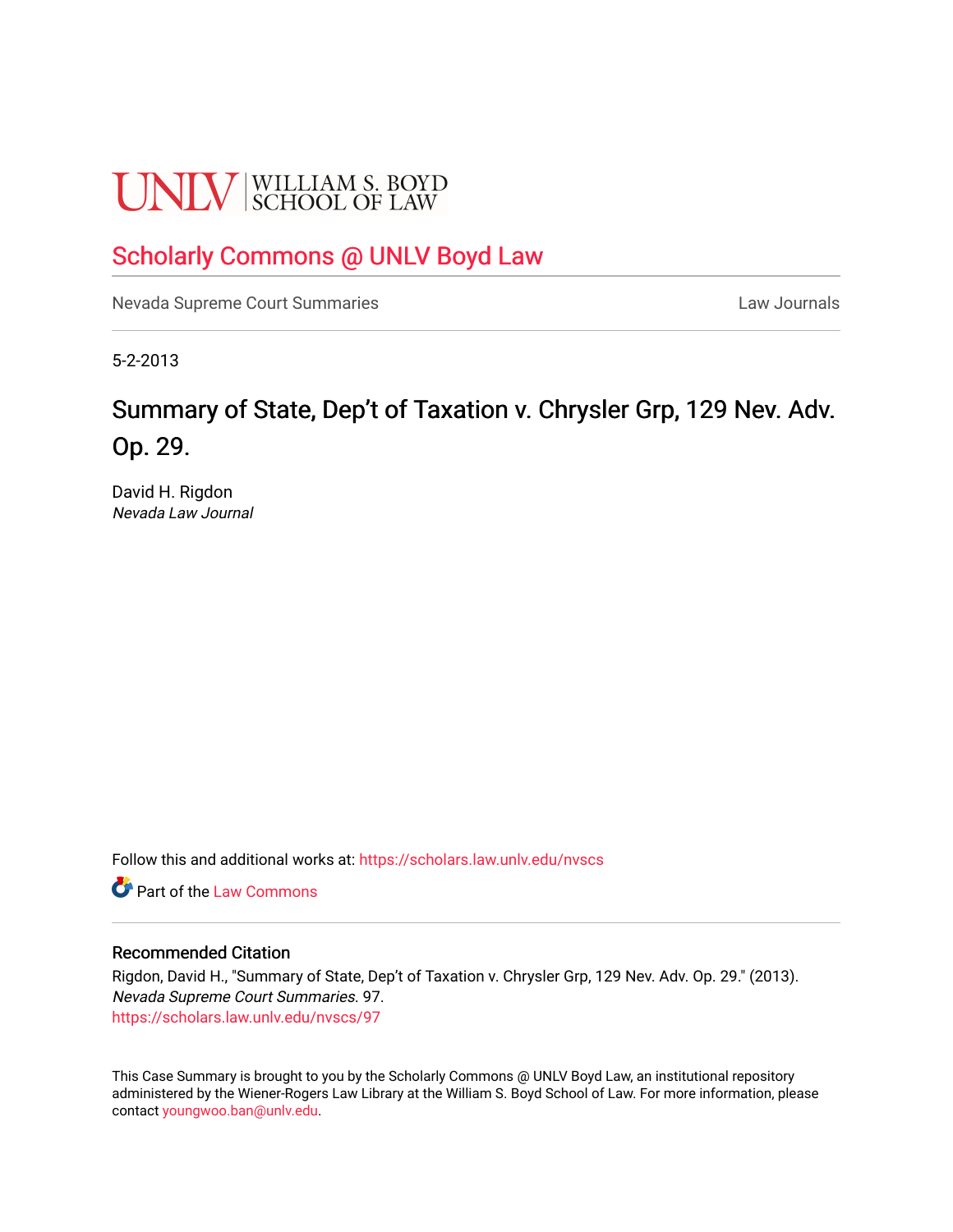*State, Dep't of Taxation v. Chrysler Grp., 129 Nev. Adv. Op. 29 (May 2, 2013)*<sup>1</sup>

#### TAX LAW – SALES TAX REFUNDS

#### **Summary**

This is an appeal from a District Court order granting Chrysler's petition for a refund of sales taxes paid on vehicles which Chrysler repurchased from consumers pursuant to N.R.S. 597.630 (the "lemon" law).

#### **Disposition/Outcome**

Reversed. Because neither Nevada's "lemon" law nor the tax statutes provide for sales tax refunds to vehicle manufacturers, the Department of Taxation (Department) has no authority to grant them. In addition, the Department did not violate the Administrative Procedures Act when it changed its prior policy of granting such refunds since its prior policy was an erroneous interpretation of the law and the new policy sought only to correctly implement the existing statute.

#### **Facts and Procedural History**

On two separate occasions, consumers purchased new vehicles from a Chrysler authorized dealership in Las Vegas, NV. At the time of the sale, the dealership collected and remitted to the state the appropriate amount of sales tax. When the vehicles failed to conform to Chrysler's express warranties, Chrysler repurchased the vehicles from the customers pursuant to the requirements of Nevada's "lemon" law. Included in the monies refunded to the customer was a reimbursement of the sales taxes paid. Subsequently Chrysler submitted sales tax refund requests, in accordance with N.R.S. 597.630(1)(b), with the Department seeking to recover the sales taxes remitted by the dealership. Although the Department had previously granted such refunds in similar cases, it denied the refund requests based on advice from the Nevada Attorney General's Office that there is no statutory authority for such refunds.

Chrysler filed a Petition for Redetermination. The Administrative Law Judge assigned to the case granted Chrysler's petition. Thereafter, the Nevada Tax Commission (NTC) overturned the Administrative Law Judge's decision and issued a Notice of Decision denying Chrysler's requests. Thereafter, Chrysler filed a Petition for Judicial Review with the Eighth Judicial District Court in Las Vegas. The District Court held that as a result of Chrysler's refund of the full purchase price, and all related taxes and fees, the sale contract was rescinded and thus, Chrysler was entitled to a full refund of the remitted sales taxes. The Department appealed.

#### **Discussion**

Justice Hardesty delivered the opinion on behalf of a three justice panel.<sup>2</sup>

 $<sup>1</sup>$  By David H. Rigdon.</sup>

<sup>&</sup>lt;sup>2</sup> The case was heard before Hardesty, Parraguirre and Cherry, JJ.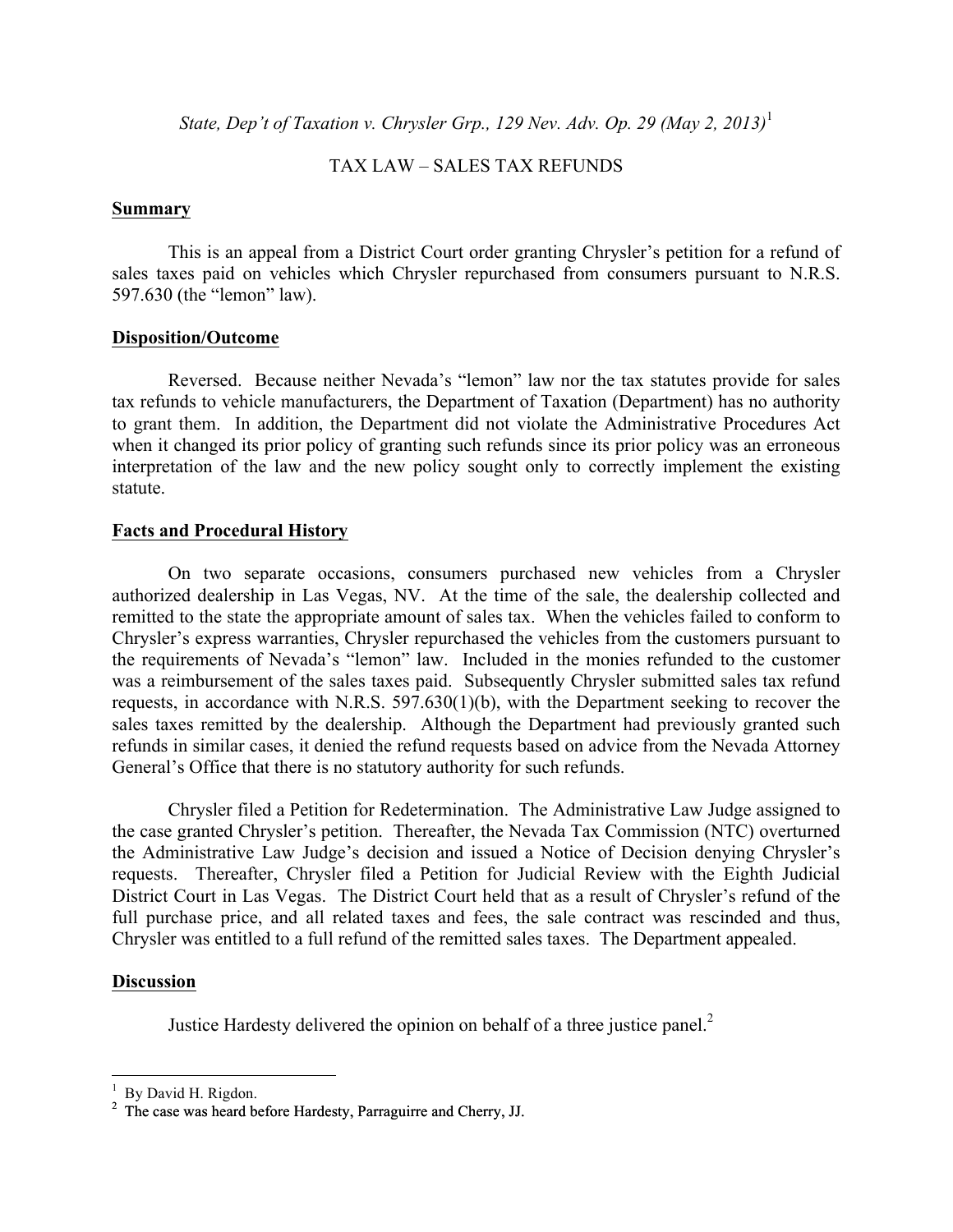Chrysler asserted that it was entitled to the refund under N.R.S. 597.630 (the "lemon" law), N.R.S. 372.630 (Nevada's sales and use tax refund statute), and/or N.R.S. 372.025 (Nevada's statute governing gross receipts of retailers). The Department argued that none of these statutes are applicable as they do not explicitly authorize a refund of sales taxes to a vehicle manufacturer.

With respect to N.R.S 597.630 (the "lemon" law), the Court concluded that the statute is silent with respect to whether a manufacturer is entitled to a refund for the amount of sales tax it reimburses to a buyer. In addition, the Court found that the legislative intent behind the "lemon" law was to protect buyers who purchase defective vehicles. Refunding a manufacturer for reimbursed sales taxes does not incentivize them to produce non-defective vehicles. Accordingly, the Court held that N.R.S. 597.630 does not entitle a manufacturer to a refund of reimbursed sales taxes.<sup>3</sup>

The Court next considered the application of N.R.S. 372.630, Nevada's sales and use tax refund statute. N.R.S. 372.630 requires that any "excess amount collected or paid must . . . be refunded to the person [who overpaid the tax]."<sup>4</sup> The Court has previously held that Nevada's tax refund statutes "permit recovery only where the taxpayer himself has borne the financial burden of the tax" and that "[i]f the taxpayer making the claim has collected the tax from his customers, he has suffered no loss or injury, and is not entitled to a credit or refund."<sup>5</sup> In this case, Chrysler was not the party who remitted the sales taxes to the Department and thus, it lacked standing to seek a sales tax refund under N.R.S. 372.630.

Finally, the court analyzed Chrysler's claims with respect to N.R.S. 372.025, Nevada's statute governing gross receipts of retailers. Since Chrysler, by its own admission, is not a retailer as defined by the statute, the Court concluded that it cannot rely on N.R.S. 372.025 in conjunction with the "lemon" law statute to claim a refund of the sales taxes. Accordingly, the Court concluded that none of the three statutes relied on by Chrysler entitles a manufacturer to claim a refund of sales taxes reimbursed to a customer pursuant to Nevada's "lemon" law and thus, the District Court erred when it ruled in favor of Chrysler.

Chrysler also argued that the Department violated the Nevada Administrative Procedure Act (APA), N.R.S. Chapter 233B, when it changed its previous policy that allowed the refunding of sales taxes to vehicle manufacturers under these circumstances.

An agency violates the APA if it engages in rulemaking without following the APA's requirements.<sup>6</sup> Generally, before an agency can engage in rulemaking, it must provide notice to interested parties and give them an opportunity to oppose the proposed rule.<sup>7</sup> However, the Court has previously held that "[t]here is no reason to require the formalities of rulemaking

 <sup>3</sup>  $3\text{ The Court also noted that because denial of the sales tax refund is consistent with the remedial purpose of the$ statute it does not transform the "lemon" law into a punitive statute.<br> $4$  Nev Rev. Stat. § 372.630(1).

<sup>&</sup>lt;sup>4</sup> Nev Rev. Stat. § 372.630(1).

State v. Obexer & Son, 660 P.2d 981, 985 (Nev. 1983).

 $6$  Labor Comm'r v. Littlefield, 153 P.3d 26, 29 (Nev. 2007).

<sup>&</sup>lt;sup>7</sup> Nev. Rev. Stat. § 233B.060(1)(a); Nev. Rev. Stat. § 233B.061(1).